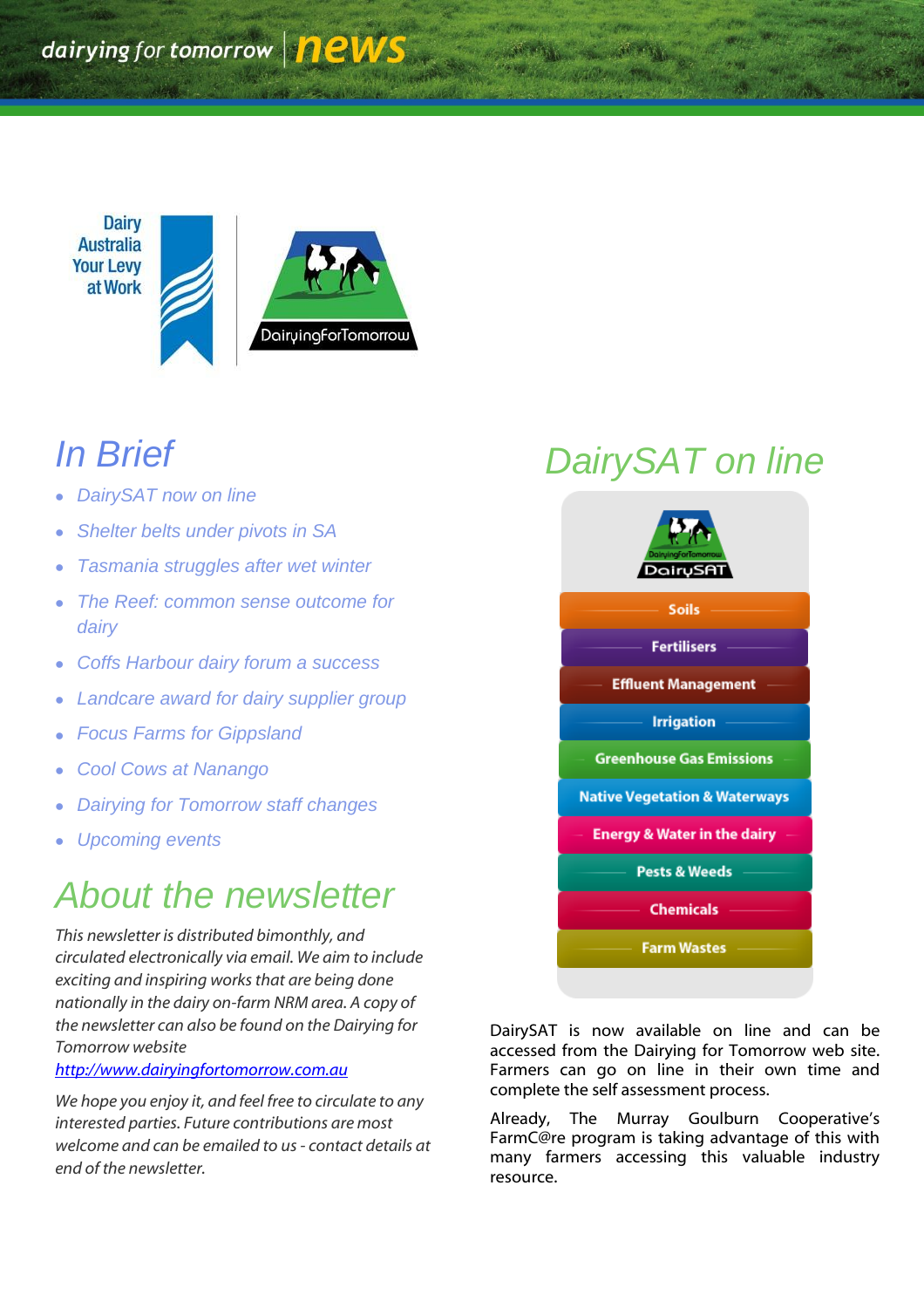# *UPDATE: Agriculture & the CPRS*

The Australian Government have made a verbal commitment to exclude agriculture from the Carbon Pollution Reduction Scheme (CPRS). They are yet to provide any further details and have made no comments about whether agriculture will be expected to contribute to emissions reductions under alternative policy options such as regulations, BMPs or levy's other than to say "we won"t be asking farmers to do anything more than we are asking any other Australian to do". One possible scenario is the approach being adopted by Europe where the agriculture sector has been asked to reduce agricultural emissions by 10% between 2005-2020.

The Australian Government have also indicated that farmers will be able to generate and sell tradable offsets but again there is no public detail about what this means at a practical level. It is likely that until there are changes in the international accounting rules, the Kyoto guidelines will apply. This requires any offsets generated to be 'additional, measurable and permanent".

*Contributed by Cathy Phelps, Dairy Australia*

## *First for SA – shelter belts under pivots on dairy farms*

The use of shelter belts under centre pivots has been a real benefit for two South Australian dairy farmers. The South East Dairying for Tomorrow program showcased the two sites at a field day held in late November and talked about the new revegetation concept, the first in South Australia. Establishment techniques, tree and shrub varieties and tree sites were discussed and visited; this allowed participants to see the farm and

environmental benefits of using well placed shelter belts on farms.



Currently the Dairying for Tomorrow team are managing two shelter belts under pivot trials, the two farmers involved with the project are Jed Boshier of Port Mac Dairies, Eight Mile Creek and Sean Durcan of Shandale Dairy, Mt Schank. The benefits that Jed and Sean aim to achieve are; reduced evaporation in their pasture during summer, improved pasture growth rates from a mild micro-climate, protection for their stock in windy or hot weather and a general improvement of the appeal of their farms.



*Above: Sean Durcan is pleased with the results of the trials to date.*

The trial has used short shrubby, water logging tolerant shrubs. These have been planted along the existing fence lines of the pivots to create a shelter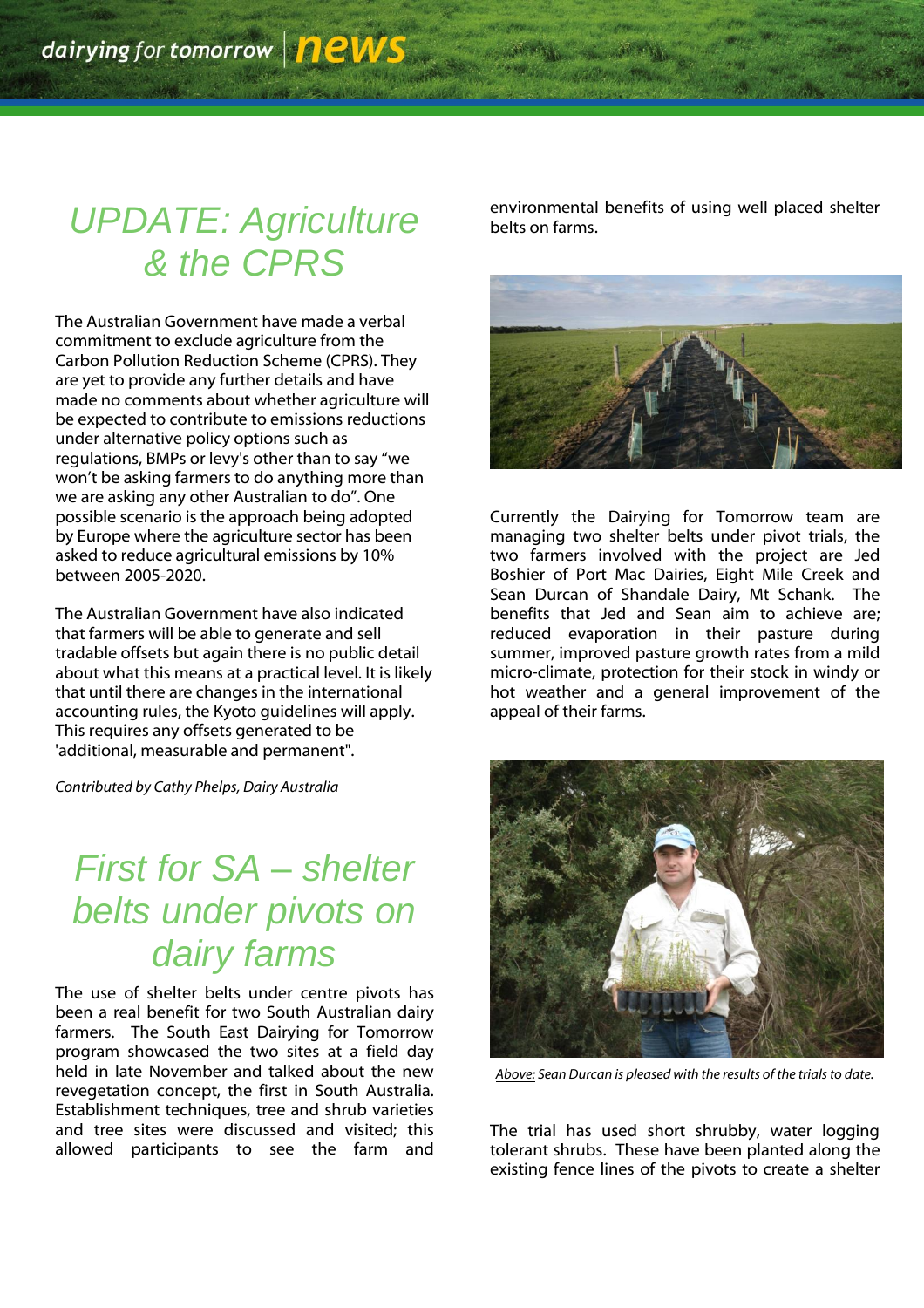belt. Species include Swamp paperbark and Swamp bottle brush. One pivot has drop tube sprinklers with 2 metres clearance, the other pivot has overhead sprinklers with 3 metres clearance. The shelter belt is two rows wide by the length of the pivot. Importantly, weed control was started 3 months prior to planting. Both sites where ripped to allow for good root development and a residual chemical was used. Snail bait was also applied after planting. In late spring both sites were sprayed with a grass herbicide this will allow the seedlings to 'get away".

Jed and Sean are pleased with the results to date and would like to incorporate more shelter belts under pivots across their farms for wind protection.

*More information ? Contact Janice Perry 0400 278 498.*

*This project is funded by the Department of Agriculture Fisheries and Forestry: Caring for our Country program and supported by DairySA.*

# *Dairy Forum a Huge Success!*

"The best one yet!" declared several delegates at this year"s New Generation Dairy Farmers Forum in Coffs Harbour, NSW. The NGDFF is the only Dairy specific Forum of this size north of Sydney, and for the sixth time in as many years, attracted more than 120 farmers and 25 service providers.

Dr Richard Eckard from DPI Ellinbank in Victoria tackled the Emissions Trading Scheme and the impact on Australian Agriculture, including Dairy.

Joel Mergler from Select Sires Inc, in Ohio USA, enthralled the audience with his skit depicting the ovulation cycle of a dairy cow.

One of the highlights of the two day Forum was the fabulous presentations from the Farmer Speakers. Neville and Ruth Kydd from Finley, NSW; Jamie and Michelle Drury from Tamworth, NSW; Mark and Michelle Perry from Raleigh NSW; Allan Ussher and Peter Townley from Bowraville, NSW and Michele Bake from Crossmaglen in NSW who all hung up their Dairy Farmers hats for a short while and stepped up to the lecturn. Telling of their real life experiences proved to be a crowd pleaser with many delegates stating that the Farmer Speakers alone, were worth them getting off farm and coming to the Forum.

Feedpad design, the effective management of it and how to maximise pasture through the use of a PMR were very popular topics amongst the delegates. Dr Bruce Hamilton, one of Australia's leading Dairy Nutritionists and Tony Dowman (formerly of DPI Kempsey), were charged with the task of explaining all of this in one afternoon.

Karen Baum, who leads the People in Dairy project for Dairy Australia, explained how people management is the key to sustaining the Dairy Industry.

During the BBQ Dinner, a Dairy Trivia game was hosted by Mrs Carlene Dowie from ADF Magazine. Subtropical Dairy was the proud sponsor of the other dinner.

Delegates enjoyed a wealth of knowledge from other Specialist Speakers including Michelle Axford from ADHIS, Peter Thurn from Genetics Australia, Tim Hunt from Rabobank and Michael Cashen from DPI.

The Committee are already planning for Forum 2010!

*Contributed by Traci Gordon, Forum Coordinator.*

## *A winter to forget in Tasmania*

Tasmanian dairy farmers have just gone through one of the more severe winters on record with the main dairy region of Circular Head (which has nearly 50% of the state"s dairy farms) suffering particularly badly. It rained most days from mid July until the end of September in the far northwest making pastures sodden and water logged in dairy regions such as Togari, Duck River, Brittons Swamp and Woolnorth.

Farmers could not access many paddocks and when they did the stock just turned them into a bog. Many farmers were not equipped with sufficient high ground or stand-off areas to manage their herds during calving. The main implications have been: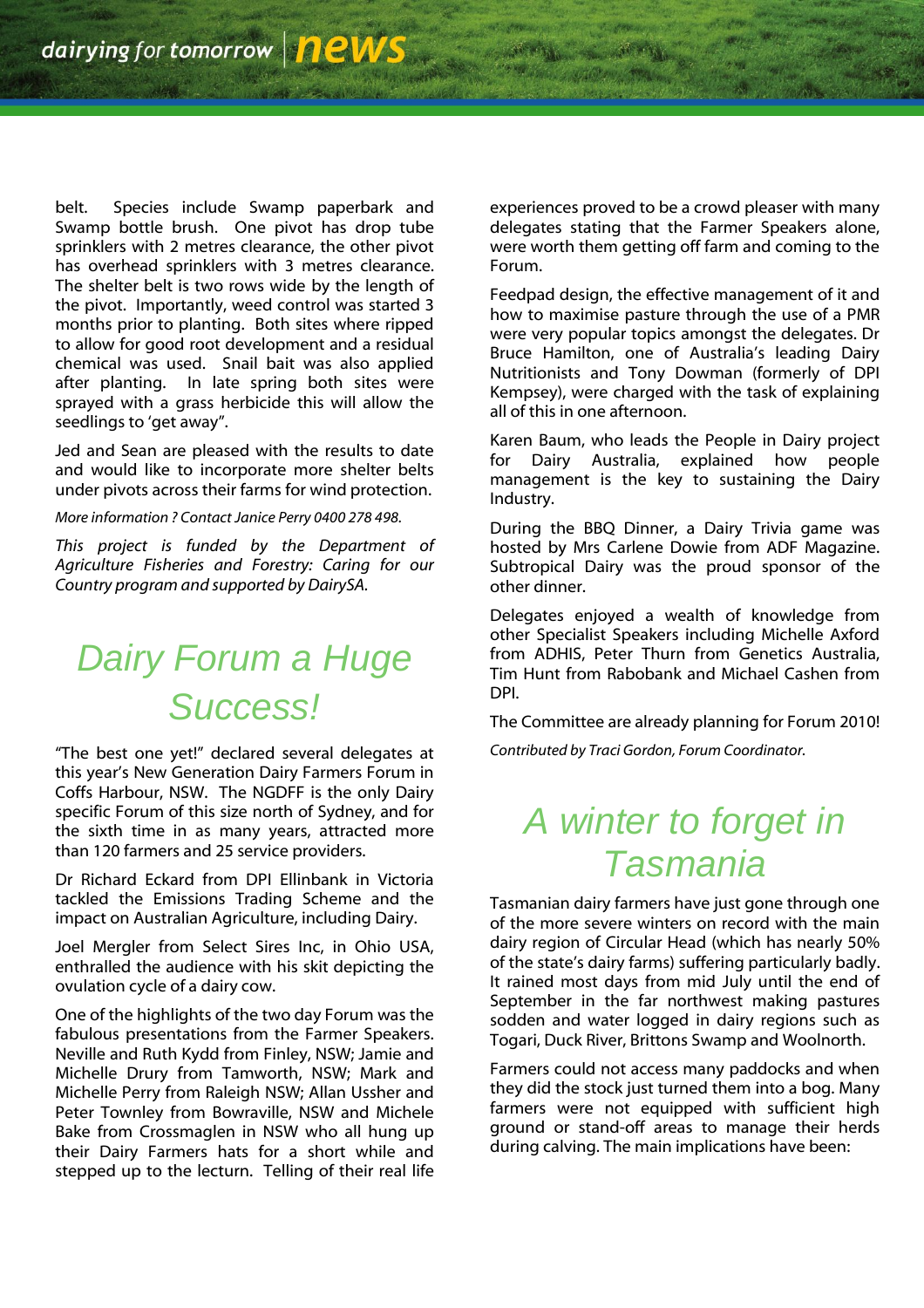- Damaged pastures affecting grass growth and feed supply in winter
- Severely pugged paddocks meaning extra time and expense in renovating and reseeding
- Higher cow and calf losses from severe winter, mastitis and milk fever
- The need to feed more grain to keep the cows going when milk price meant this was not affordable.
- Losses of silage and hay making and impacts on quality



In addition to physical damage to the pasture, there have been cow losses, a decline in milk production and reduced cow condition all compromising future production. It is expected that peak season production may be 10% down on last year.

The conditions have taken a heavy toll on many farmers who are coping through a season already badly affected by the low milk price. The seasonal conditions have created additional costs and reduced milk production when farmers can least afford it.

The Tasmanian Government has responded with a targeted dairy assistance package which includes the following:

 **Farming Family Relief Program** grants of up to \$2000 per dairy farm family to assist with household bills and other family household expenses

- **Social and Community Events grants** up to \$3000 available to community groups to support social and community events in dairy areas.
- **Dairy Support Grants** up to \$5000 per dairy business to assist with the costs of pasture improvement or access to fodder, agistment or transport of fodder/livestock.
- **Taking Stock Program** Additional places available for dairy farmers to undertake the Taking Stock program.
- **Review of the Drought Recovery Assistance Loans Program** Review with a view to adjusting eligibility criteria to allow access by dairy farmers.
- **Expansion of dairy extension services**  including discussion groups and field days delivered by Tasmanian Institute of Agricultural Research (TIAR) Dairy Centre.
- **Animal Welfare Helpline** Support and advice by TIAR.
- **Professional veterinary advice subsidy**  50% subsidy on eligible veterinary expenses



*Above: Dairy farm land in Togari (Courtesy of John Oldaker and Alison Finlayson)* 

It has reminded us that we still get wet winters and farmers need to plan around this eventuality after having been blessed with a period of dryer and warmer winter conditions for some time.

*Contributed by Mark Smith, DairyTas.*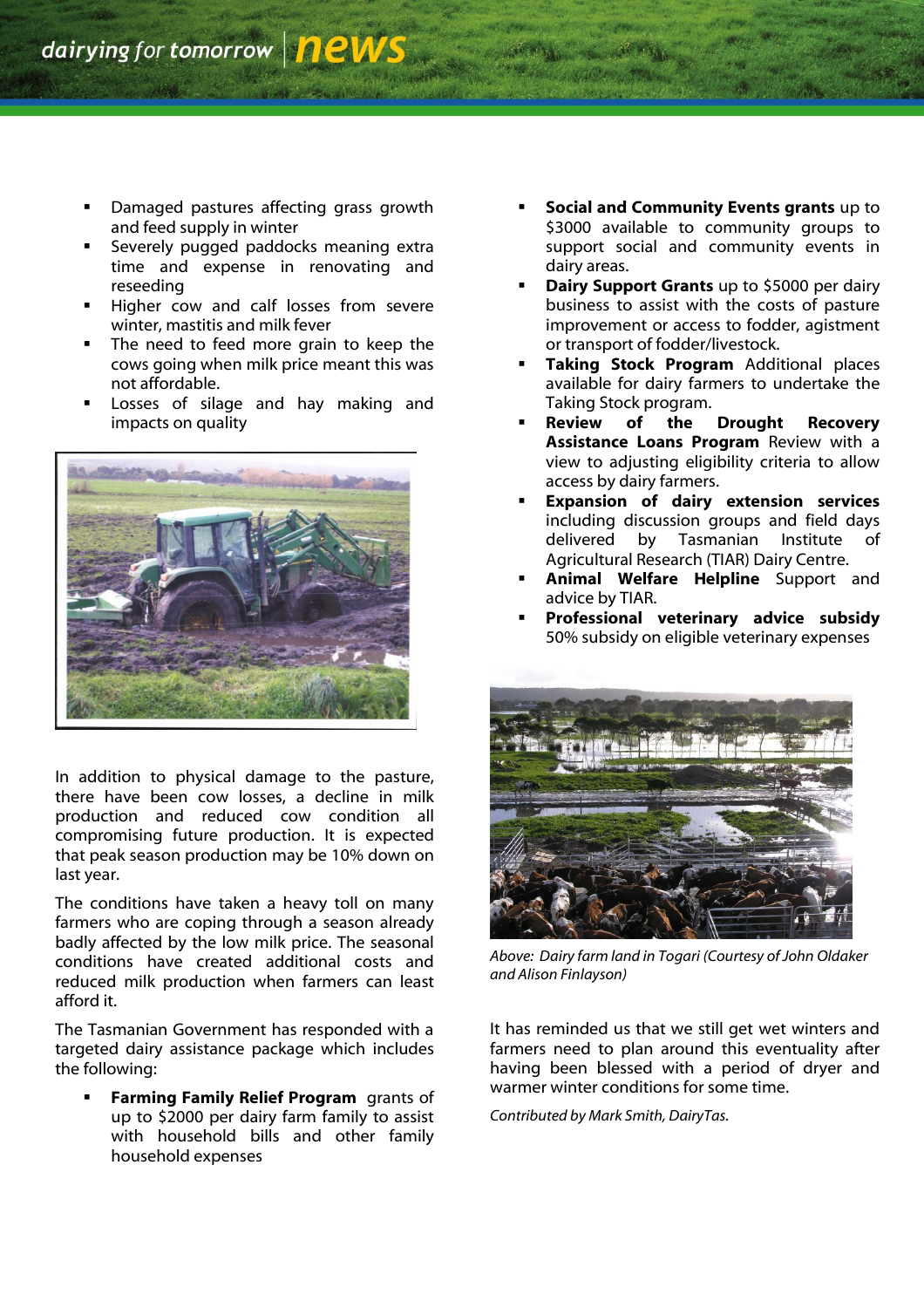## *Common Sense Reef Outcome for*

The Queensland Government recently passed amendments in Parliament to their Great Barrier Reef Amendment legislation, which provides a common sense outcome for the dairy industry, according to the Queensland Dairyfarmers" Organisation (QDO).

President Brian Tessmann said dairy farmers will now not be unnecessarily impacted by the legalisation and regulations. "We welcome the Queensland Governments decision to amend the legislation and the unanimous support in Parliament, so that dairy farms in the Wet and Burdekin Dry Tropics regions are not unnecessarily impacted," Mr Tessmann said.

"We also appreciate that Minister Kate Jones has made a real effort to engage with industry to understand our issues and to work with science and facts, instead of politicised green group hype." Mr Tessmann explained that in June, the Queensland Government introduced legislation into the Parliament, without any consultation with the dairy industry which targeted the dairy industry and other agricultural sectors, as being a high risk to water quality flowing to the Great Barrier Reef. QDO had to then "down tools" and focus efforts on getting the situation rectified.

Mr Tessmann explained that scientific evidence and water quality results assessed by a panel

of 13 eminent Reef scientists set up by the Australian Government under the Reef Rescue program, came to a clear consensus that dairy farms generally maintain very high year round ground cover, largely precluding run-off of sediments and nutrients, and already manage and reuse effluent efficiently as a valuable source of nutrients.

"There is no evidence to suggest dairying activities increase pollutant loads compared to areas of undeveloped native vegetation. In fact water quality testing data presented that native

rainforest in a number of areas contributed higher impacts on water quality then dairying areas."

"The dairy industry has worked hard over many years to improve its environmental performance and sustainability. The dairy industry introduced an Environmental Code of Practice a decade ago. Since then, the industry has developed a leading edge natural resource management program, Dairying Better "n" Better. This has been adopted by dairy farmers across all dairying regions and was recently adapted to focus on the targeted outcomes of the Reef Rescue program.

"We are pleased that the science and facts have resulted in a common sense outcome and that the Government has recognised that dairy farmers are good managers of natural resources and are a low risk to water quality flowing to the Great Barrier Reef. Dairy farmers and the dairy industry value the Great Barrier Reef just as much as other Australians and international visitors and we take pride in the way we run our farms and we continue to seek ways to improve our sustainability performance," Mr Tessmann said.

Further information? Adrian Peake, CEO, Queensland Dairyfarmers" Organisation, 07 3236 2955

## **Dairy Supplier Group** *Wins Landcare Award*

The Mid Coast Dairy Advancement Group (DAGs), has taken top honours in the Environment and Landcare Section of the NSW/ACT Regional Achievement and Community Awards.

The Taree-based group was announced as the winner of the Environment and Landcare Award, which comes with a Commonwealth Bank savings account of \$5,000, at a ceremony in Bathurst on October 31.

DAGs brings together a diverse range of stakeholders all interested in the same thing – to ensure the sustainability of dairy farming on the Mid North Coast. Stakeholders include National Foods, Department of Industry and Investment NSW, the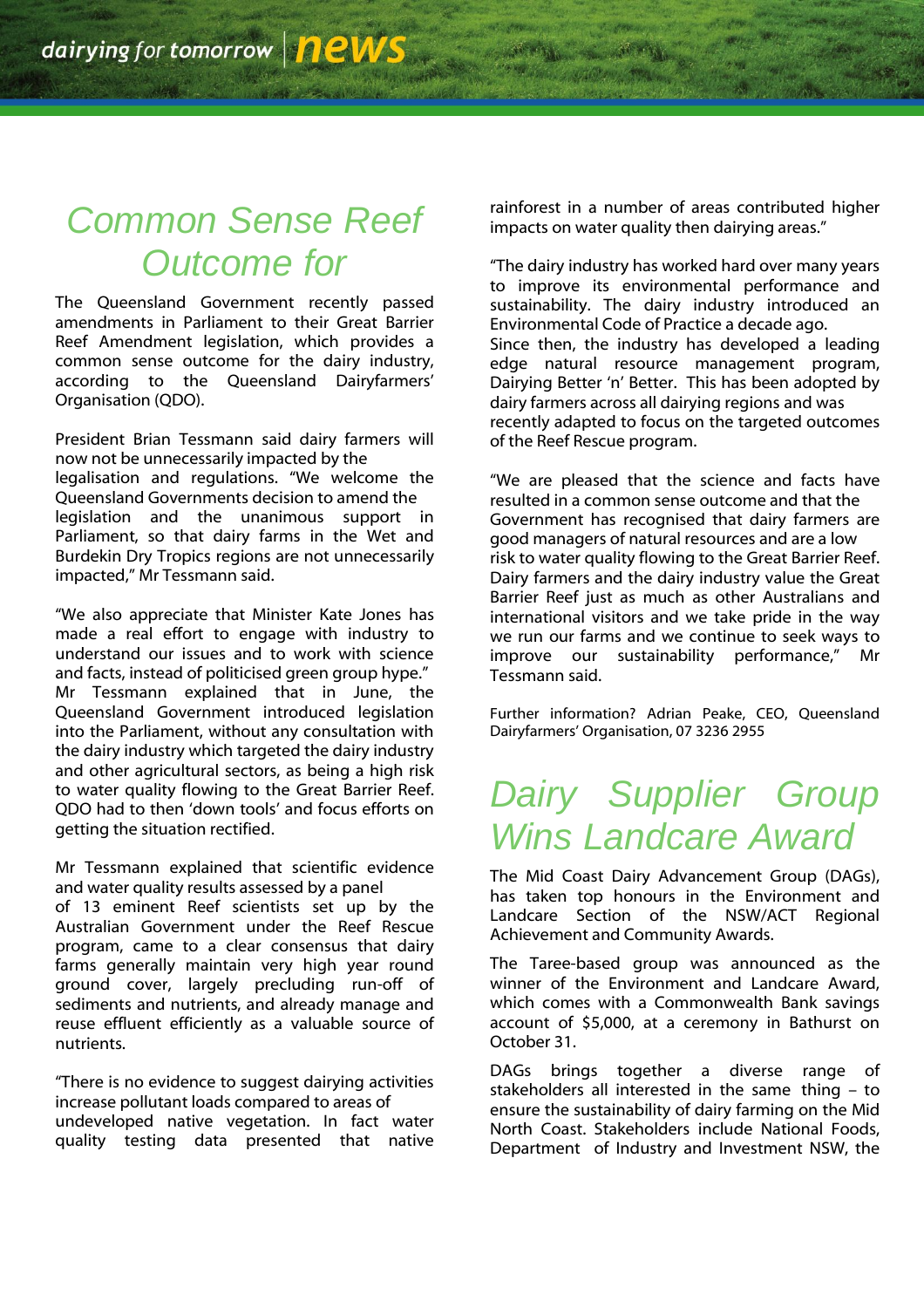Hunter-Central Rivers CMA and of course our local dairy farmers.

Integral to their success has been the Farmers Targets for Change (FTC) workshop series.

Over 118 Mid North Coast farmers have attended FTC workshops with the majority going on to implement on-ground works such as upgrading effluent systems, fencing off riparian areas and installing off-stream watering systems.

The workshops are based around farmer discussions on their existing experiences and ideas, with technical assistance from consultants Nick Bullock, DPI Dairy Officer Ray Johnston and National Foods Technical Services Officer Michelle Blakeney.

The program involves two on-farm visits to each participating farm and three group workshops where farmers can come together and discuss various solutions, whilst learning from the experience and ideas of others in the group.

National Foods Taree Farm Services office has been active in the program providing technical support, meeting venues and assistance to farmers submitting applications for funding for environmental related on-ground works over the last three years.

Total project value would exceed \$ 5 million with farmers own contributions. "It has been the willingness of farmers to participate in developing and implementing projects with a lot of their own time and money that has made the FTC process such as success." Enthused Michelle.

# *Focus Farms for Gippsland*

The GippsDairy Board has initiated a new focus farm project for the Gippsland region of Victoria. Six farms will participate in this round which continues on from positive projects in the past. Each farm will host a monthly meeting with a small group of support farmers. Attention will be focused on financial management, production,

family & staff issues and natural resource management.

Each farm will have the opportunity to undertake the Dairy Self Assessment Process (DairySAT) and all farms will participate in a greenhouse gas audit.

A feature of the focus farm projects is the openness of the data provided and the opportunity for all involved to deal with issues facing the farm businesses.

The six farms are spread across the varying regions within Gippsland. With a wide diversity of climatic conditions, soil types and farm management practices it will make for an interesting two year project.

Throughout the life of the project, open days will be held and information will be shared.

Funding from Dairy Australia, The Gardiner Foundation, GippsDairy & Woolworths has made this valuable project possible.

*More information? John Gallienne 0407863493.*

### *Cool Cows at Nanango*

"Cool Cows" was a hot topic for over twenty South Burnett dairy farmers who braved souring temperatures to attend a field day at the Scott family dairy farm near Nanango on the 4th November.

Tom Davison, who presented at the field day, travelled from Canberra to share his extensive experience and knowledge on design principles for buildings, structures and equipment to manage heat stress on dairy farms.

Tom began by explaining how temperature and humidity combine to contribute to the heat stress in dairy cattle, and how this occurs much sooner that we expect. The temperature humidity index was used to show that heat stress in dairy cows begins with temperatures above 25 degrees Celsius when combined with a relative humidity of 60.

Tom pointed out that heat stress could be costing Nanango dairy farmers up to \$33,000 per year in lost production when cows have no access to shade or sprinklers, and this is mainly due to the cows losing their appetite. Shade from trees alone can more than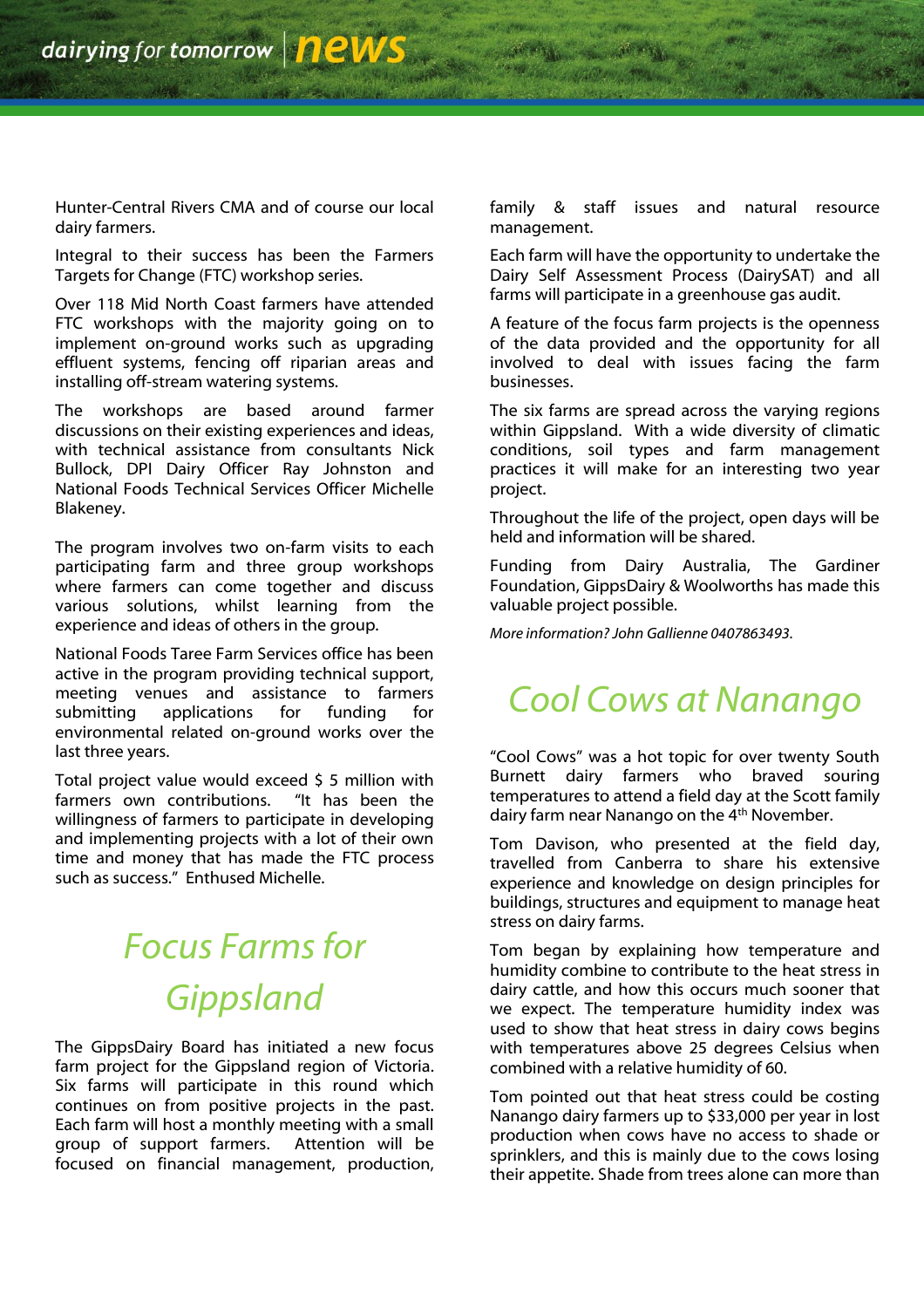halve this loss, and a combination of trees, constructed shade and sprinklers can minimise the loss from heat stress to around \$1600 per year.

Tom showed many examples of structures and equipment that can be used on dairy farms before taking the group out into the field to see firsthand the shaded feed pad and the sprinkler system on Scott"s dairy farm.

The respiration rate of the cows under the doubled shade cloth over the feed pad was compared with those away from the shade, demonstrating the higher levels of heat stress experienced by the cows in full sun. It was also obvious there were far fewer cows eating from the feed troughs in full sun.

Participants were impressed with the Scott's simple but highly effective overhead sprinkler system over the dairy holding yard. The sprinklers are turned on before the cows enter to wet and cool the concrete, and when the cows are brought in enough water is used to thoroughly wet and cool their skin.



*ABOVE: Farmers discuss feed pad design at the field day.*

The field day wrapped up with a discussion about what farmers found useful on the day and what could be applied at home. Farmers left drained from the heat, but quite enthusiastic about a number of projects they had in mind, including feed pad shade, upgrades to water troughs, and sprinkler systems. To help with these projects, farmers also took home a comprehensive information booklet that covered all the information discussed at the field day, and more.

The Nanango Cool Cows field day was the first in a series of eight to be held around Queensland this summer. The field days are supported by funding from the Australian Government Department of Agriculture Fisheries & Forestry under its Australia"s Farming Future Initiative. For more information about upcoming field days contact the Queensland Dairy NRM team, phone (07) 32362955.

# *DfT Staff Changes*

Farewell to Jennifer Rowbottom who is leaving the Dairying for Tomorrow position in Western Australia. Jennifer contributed to many positive NRM projects in the west and leaves this position to return to teaching. All the best Jenny.

Louise Sheba has begun work in South West Victoria as the new DfT Regional Coordinator. She is looking forward to assisting NRM managers and facilitators across the dairy sector become more aware of Dairy Australia"s NRM tools.

Louise has worked as a Community Landcare Facilitator with Glenelg Hopkins CMA and has been managing a variety of projects at DemoDAIRY for the past four and a half years. Louise has a Bachelor of Environmental Science (Integrated Catchment Management), Diploma of Human Resources and has just completed a Diploma of Management.

Louise's contact details are: Ph: (03) 55 922199, Mobile: 0409505686, Fax: (03) 55 922206 or email: [louise@demodairy.org.au](mailto:louise@demodairy.org.au)

### *Upcoming Events*

### **QUEENSLAND - Your Farm & Climate Change**

- What does climate change mean for my farm and the surrounding areas?
- What is the likely impact a changing climate will have on my farm?
- How can you adapt your system?

These questions and more will be covered in the upcoming *Your Farm & Climate Change* workshops being held in November.

24th November 10am - 2pm Gympie RSL 25th November 10am - 2pm Monto Hall